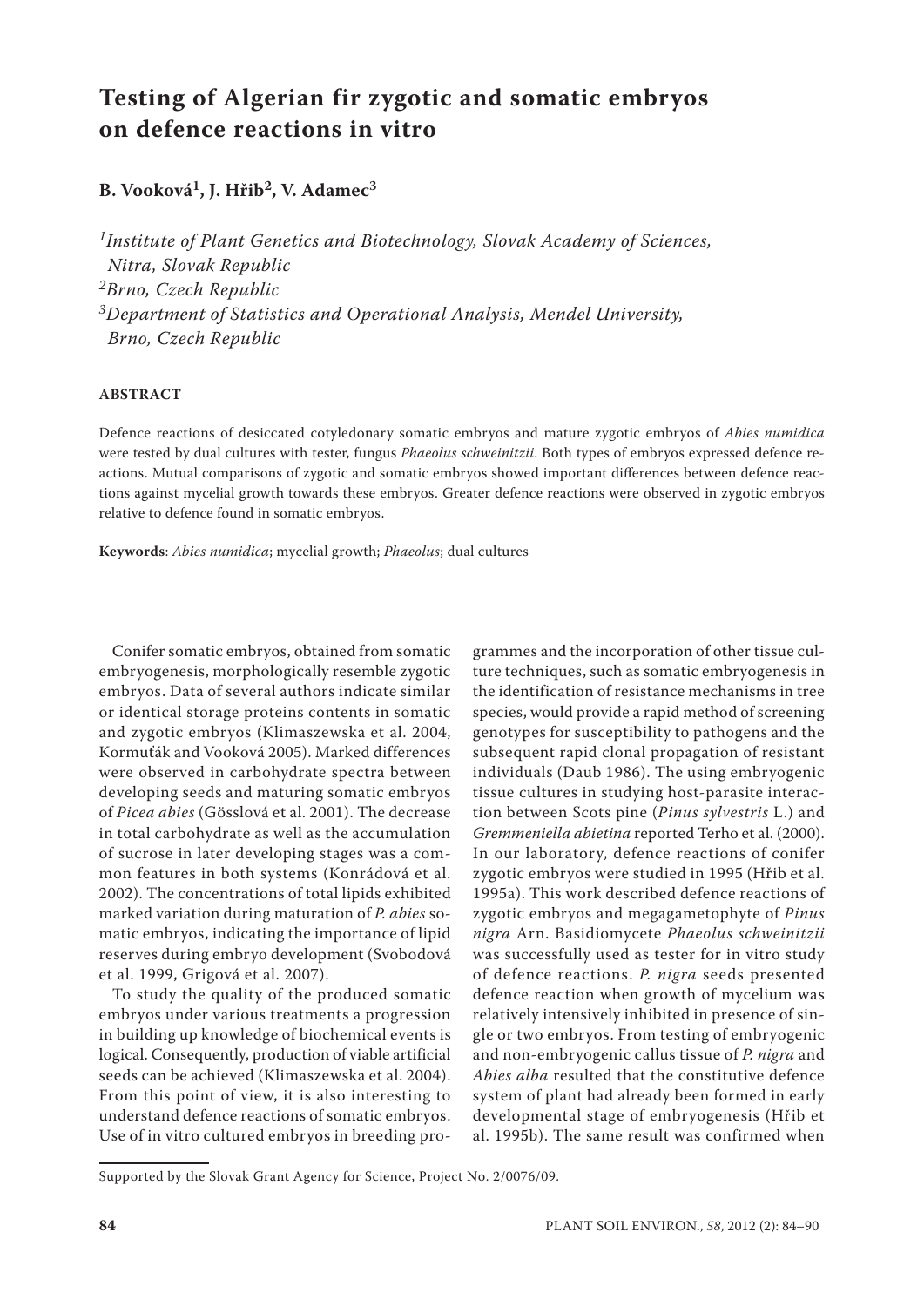defence reactions of developing somatic embryos of *A. numidica* were studied against the tester *Ph. schweinitzii* (Vooková et al. 2006). In continuation of these experiments, the present study of growth of *Ph. schweinitzii* mycelium in presence of *A. numidica* zygotic and somatic embryos was undertaken. The objective of the study was to describe and compare dynamics of defence reactions in somatic and zygotic embryos to a plant pathogenic fungus *Ph. schweinitzii* over time.

#### **MATERIAL AND METHODS**

**Plant material**. Zygotic and somatic embryos of *Abies numidica* De Lannoy ex Carrière were used as a plant material. Zygotic embryos were extirpated from seeds collected from open pollinated trees in Banská Štiavnica, Slovakia. They were sterilised in 70% (v/v) ethanol for 30 s followed by 15 min treatment in 0.1% (v/v)  $HgCl<sub>2</sub>$ . Mature desiccated somatic embryos of *A. numidica* were obtained from embryogenic cell line L12 induced from immature zygotic embryo (Vooková et al. 2001). Selected mature somatic embryos with at least four cotyledons were used in the experiment.

**Defence reactions**. Defence reactions of mature desiccated cotyledonary somatic embryo and zygotic embryo of *A. numidica* (Figure 1) were tested by simple method of dual cultures. One somatic or one zygotic embryo were co-cultured with inoculum of basidiomycete *Ph. schweinitzii* (Fr.) Pat., which was used as a tester of defence reactions.

The tester, *Ph. schweinitzii*, isolate No. 151 was obtained from Collection of Wood Destroying Fungi, 1969, J.E. Purkyně University (now Masaryk University) in Brno, Czech Republic. The culture was grown at a temperature of  $24 \pm 1$ °C in the dark on 3% malt extract and 2% agar.

The growth responses of *Ph. schweinitzii* mycelium to the embryos were studied in Petri dishes (Ø 90 mm) on agar B-25 medium (Hřib and Rypáček 1981) without growth regulators (Table 1). One mature somatic or one zygotic embryo were placed on medium at the margin of the dish and cultured in the dark. Inoculation of mycelium was done after 6 days of cultivation. A  $10 \times 10$  mm pieces of the fungus were taken from the margin of the basic culture on malt agar and placed at a distance of about 2.5 cm from the embryo. The control dishes were inoculated only with the fungus. The cultures were incubated at 24°C in the dark. Substrate mycelium of *Ph. schweinitzii* was very fine, especially hyphae growing at the margin of the fungal colonies. Therefore mycelium growth was measured by the ruler from below of the Petri dish against the light background in 2-day intervals. The fungal mycelium was measured in both directions, e.g. towards the embryo and in reverse direction from the embryo. Control dishes were measured on four peripheral spots corresponding to two perpendicular diameter axes. Each Petri dish was replicated four times. The whole experiment was repeated twice.

**Statistical analyses**. The objective of statistical analyses was to describe growth in fungal tester reflecting defence reactions between zygotic and somatic embryos and the control (without embryo) and also between the variants reflecting side of embryo placement (towards and opposite to embryo) as a function of time from zero to ten days post inoculation.

An early inspection of raw mycelium data suggested sigmoid growth process, described by threeparametric logistic formula, as assumed by Koch (1975) for mycelial growth. Interpretations of the logistic parameters are illustrated in Figure 2.

It is assumed that the experiment follows  $2 \times 3$ factorial design with replications. It is hypothesized, a



Figure 1. Control (a), zygotic (b) and somatic (c) embryos of *A. numidica* exhibited defence reactions as manifested by inhibition of mycelial growth of the tester *Ph. schweinitzii*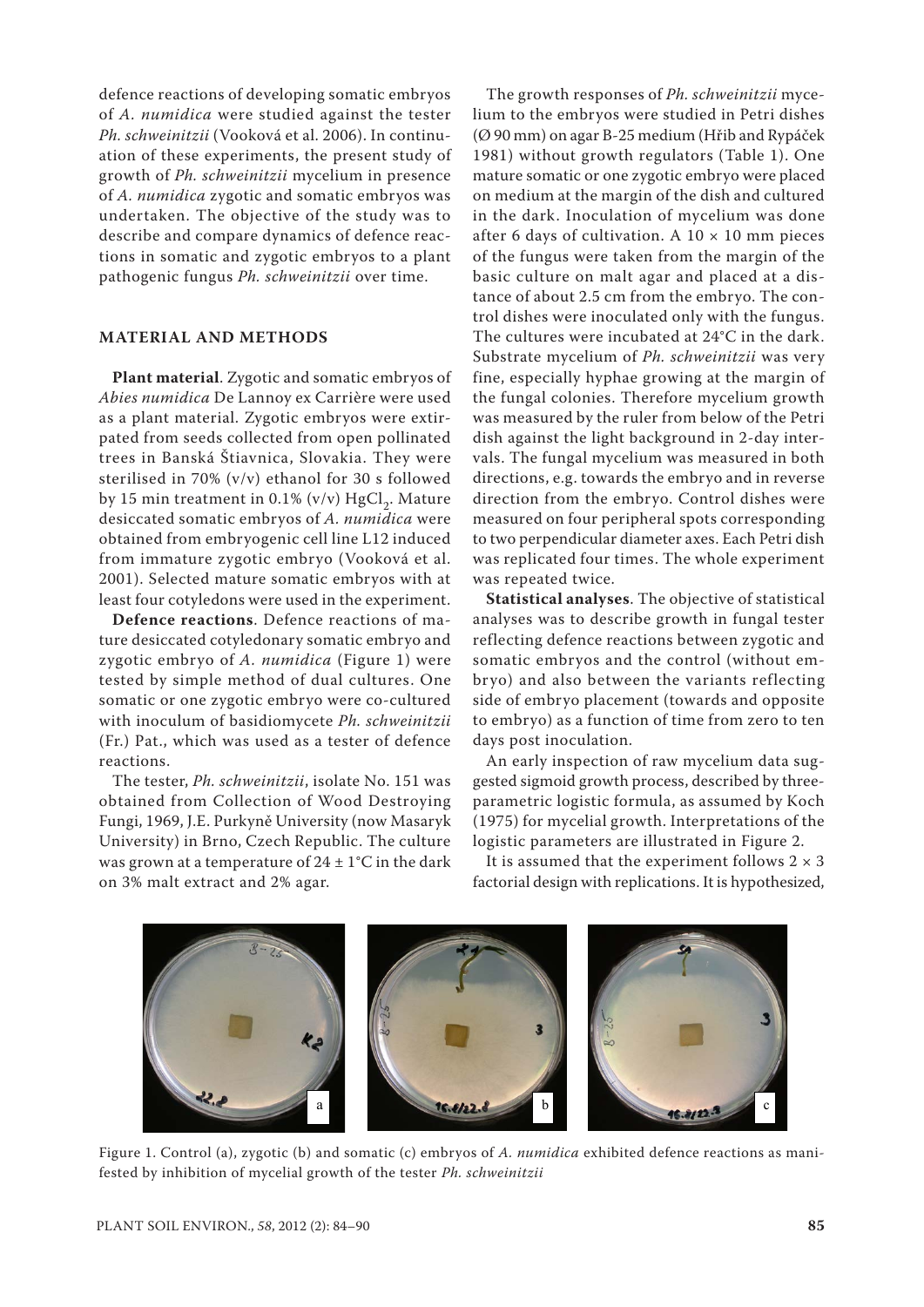Table 1. Composition of B-25 medium used in dual culture of embryos with fungus inoculum

| Inorganic nutrients                 | Organic supplements      |
|-------------------------------------|--------------------------|
| (mg/L)                              | (mg/L)                   |
|                                     |                          |
| $NH_{4}NO_{3}$ 1 650.0              | nicotinic acid 0.50      |
| $KNO_3$ 1 900.0                     | pyridoxine HCl 0.10      |
| $CaCl2·2 H2O 440.0$                 | thiamine HCl 0.10        |
| $MgSO4·7 H2O 370.0$                 | myo-Inositol 100.0       |
| $KH_{2}PO_{4}$ 170.0                | asparagine 100.0         |
| $H_3BO_3 6.20$                      | sucrose 30 000.0 (3%)    |
| $MnSO4·4 H2O 16.90$                 | bacto agar 10 000.0 (1%) |
| Zn $SO_4$ -7 H <sub>2</sub> O 10.60 |                          |
| KJ 0.83                             | pH 5.6                   |
| $Na2MoO4·2 H2O 0.25$                |                          |
| $CuSO4·5 H2O 0.025$                 |                          |
| $CoCl2·6 H2O 0.025$                 |                          |
| Fe/as Fe EDTA/5.60 $*$              |                          |

 $*5$  mL/L of a stock solution containing 5.57 g FeSO<sub>4</sub>.7 H<sub>2</sub>O and 7.45 g Na<sub>2</sub>EDTA per litre of  $H_2O$ 

that the model coefficients, primarily  $\alpha$ , are likely to diverge, depending on all or some of the sources of variation. Several variants of fixed models were, for this reason, prepared to prove magnitude of defence reactions in mycelium in response to embryo type and control and sides of measurement (towards or opposite to embryo). A general logistic model was fitted early to the combined data. In more complex models, the coefficients were allowed to vary depending on embryo types and sides of measurement. Competing nested models were compared by likelihood ratio chi-square test to establish significance of the added terms. Estimates of the coefficients  $\alpha$ ,  $β<sub>0</sub>$  and  $β<sub>1</sub>$  were obtained by iterative Gauss-Newton algorithm. The process of iteration to convergence was traced.

Estimated coefficients in parametrizations applied by statistical software due to issues of identifiability, were linearly transformed to improve interpretations and enable intelligible comparisons of model effects. Linear combinations of the parameters were calculated from:

β\* = C'β

Where:  $C - a$  matrix storing coefficients of linear contrasts; β – vector of estimated non-transformed coefficients.

Transformed covariance matrix was obtained by applying:

Var(β\*) = C'Var(β)C

Where:  $Var(\beta)$  – covariance matrix of the primary coefficients. Statistical significance of the transformed coefficients was verified by *t*-test. Statistical analysis and construction of plots were carried out with R software (www.r-project. org) particularly the nlme library, version 3.1-95.

#### **RESULTS AND DISCUSSION**

Zygotic and somatic embryo of *A. numidica* exhibited defence reactions as manifested by inhibition of mycelial growth of the tester *Ph. schweinitzii* (Figure 1). Greater defence reactions of about 12% were observed in zygotic embryo relative to somatic embryo. The inhibition was contingent upon age post inoculation in all cultures. Early defence reactions were mainly evident in tester growth towards zygotic embryos, starting second day post inoculation of fungus. Coefficients of logistic growth curves in control (the only mycelial growth of tester) and experimental variants (zygotic or somatic embryo of *A. numidica*) were estimated by iterative procedure after reaching convergence with the criterion  $10^{-6}$ . The coefficients of logistic regression obtained from the combined data, which disregard the experimental grouping (Table 2) were statistically significant from zero  $(P < 0.01)$ . In the final model with experimental



Figure 2. Interpretations of the parameters of the logistic curve:

$$
Y = \frac{\alpha}{1 + e^{((\beta_0 - X)/\beta_1)}} + \varepsilon
$$

 *Y* was observed size of mycelium (mm), α was the coefficient of upper asymptote,  $\beta_0$  was the coefficient representing time required to reach inflection point sited approximately at  $\alpha/2$ ,  $\beta_1$  was the scale parameter indicating time required for mycelium to grow from half to of the asymptotic height, *X* was cultivation time of mycelium after inoculation in days and ε represented random disturbances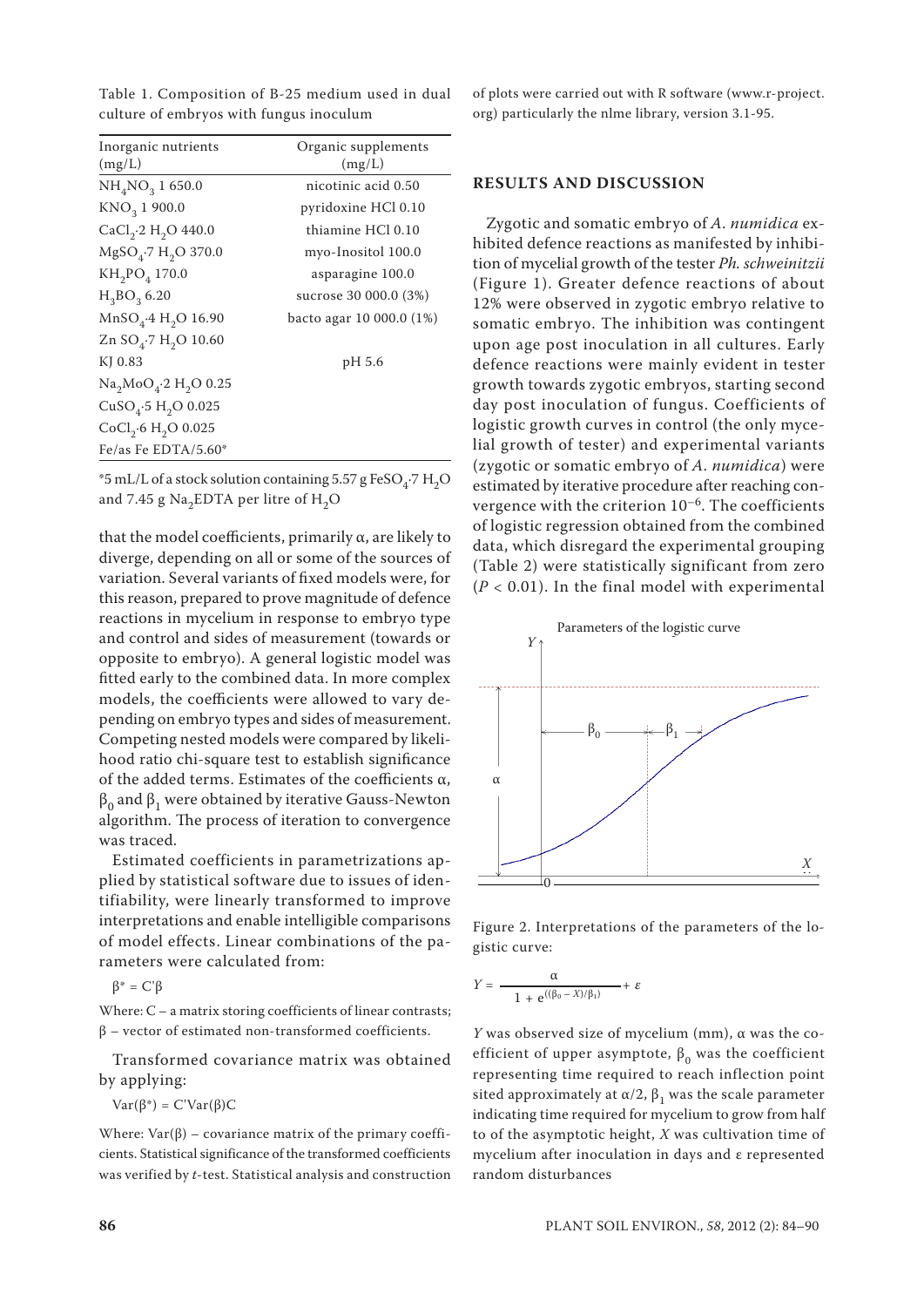| Parameter  | Estimate | 2.5%  | 97.5% |
|------------|----------|-------|-------|
| $\alpha$   | 30.77    | 29.14 | 32.40 |
| $\beta_0$  | 4.43     | 4.12  | 4.73  |
| $\beta_1$  | 1.51     | 1.27  | 1.76  |
| $\sigma_e$ | 3.57     | 3.20  | 4.04  |

Table 2. Estimated coefficients and associated 95% confidence limits obtained from the general model of combined data

 $f(x)$  at point of inflection = 15.39 mm; maximum gradi $ent = 5.08$  mm/day

grouping, the residual standard deviation was smaller ( $\sigma$  = 1.47). In the experimental variants, speed of growth measured in the opposite direction from the embryo reached larger levels also in comparison to the control variants. Linearly reparametrized coefficients for zygotic and somatic embryo of *A. numidica* and control and sides level combinations and respective standard errors were deduced from the original model (Table 3).

There is evidence, that presence of the embryo relative to control, embryo type (zygotic and somatic embryo of *A. numidica*) and sides of the measurement (towards or opposite to embryo) influenced the mycelium growth. Impact of the

averaged effects of sides (towards, opposite to embryo) on all logistic coefficients is illustrated in Table 4. Opposite variants had on average significantly higher upper asymptotes, required fewer days to reach the inflection point and needed fewer days to reach ¾ of the asymptote. Augmented speed of growth in the direction opposite to embryo was obvious mainly in variants with embryos.

Relative to control variants, the presence of embryo significantly reduced the height of the logistic asymptote, especially in the variant with zygotic embryo (reduction by almost 10 mm), while it only slightly increased  $\beta_0$  parameter having impact on duration of the acceleration phase (Figure 3). Mean effects of the embryo placement on  $β_1$  coefficient, however, were not substantiated. Significant differences in magnitude of growth curves (size of  $\alpha$  parameter) were evident only between both embryo types. The embryo presence appears to inhibit the growth on the side away from the embryo, especially in the late stages of the growth experiment. The effects of embryo placement on mycelium growth are evident in the direction opposite to embryo, but to a lesser extent. Differences among the curves displayed in Figure 3 could be seen in part in Table 5.

Table 3. Estimated parameters\*\* of logistic models and associated 95% confidence limits for combinations of control, somatic and zygotic embryos and sides of measurement

| Combination      | Parameter Estimate |       | 2.5%  | 97.5% | $f(x)$ at point<br>of inflection (mm) | Maximum gradient<br>at point of inflection<br>(mm/day) |
|------------------|--------------------|-------|-------|-------|---------------------------------------|--------------------------------------------------------|
|                  | $\alpha$           | 35.84 | 33.84 | 37.83 |                                       |                                                        |
| Control towards  | $\beta_0$          | 5.05  | 4.74  | 5.35  | 17.94                                 | 5.70                                                   |
|                  | $\beta_1$          | 1.57  | 1.34  | 1.80  |                                       |                                                        |
| Control opposite | $\alpha$           | 37.50 | 35.58 | 39.43 |                                       |                                                        |
|                  | $\beta_0$          | 4.77  | 4.47  | 5.06  | 18.64                                 | 5.77                                                   |
|                  | $\beta_1$          | 1.63  | 1.40  | 1.85  |                                       |                                                        |
|                  | $\alpha$           | 27.80 | 25.65 | 29.94 |                                       |                                                        |
| Somatic towards  | $\beta_0$          | 4.84  | 4.39  | 5.30  | 13.93                                 | 3.96                                                   |
|                  | $\beta_1$          | 1.75  | 1.42  | 2.09  |                                       |                                                        |
| Somatic opposite | $\alpha$           | 32.70 | 31.32 | 34.07 |                                       |                                                        |
|                  | $\beta_0$          | 4.01  | 3.77  | 4.26  | 16.26                                 | 6.03                                                   |
|                  | $\beta_1$          | 1.36  | 1.15  | 1.56  |                                       |                                                        |
|                  | $\alpha$           | 24.06 | 21.91 | 26.20 |                                       |                                                        |
| Zygotic towards  | $\beta_0$          | 4.74  | 4.21  | 5.28  | 12.05                                 | 3.36                                                   |
|                  | $\beta_1$          | 1.79  | 1.40  | 2.19  |                                       |                                                        |
|                  | $\alpha$           | 29.34 | 28.17 | 30.52 |                                       |                                                        |
| Zygotic opposite | $\beta_0$          | 3.68  | 3.45  | 3.92  | 14.79                                 | 6.18                                                   |
|                  | $\beta_1$          | 1.19  | 0.99  | 1.39  |                                       |                                                        |

 $*_{\alpha} = 0.01$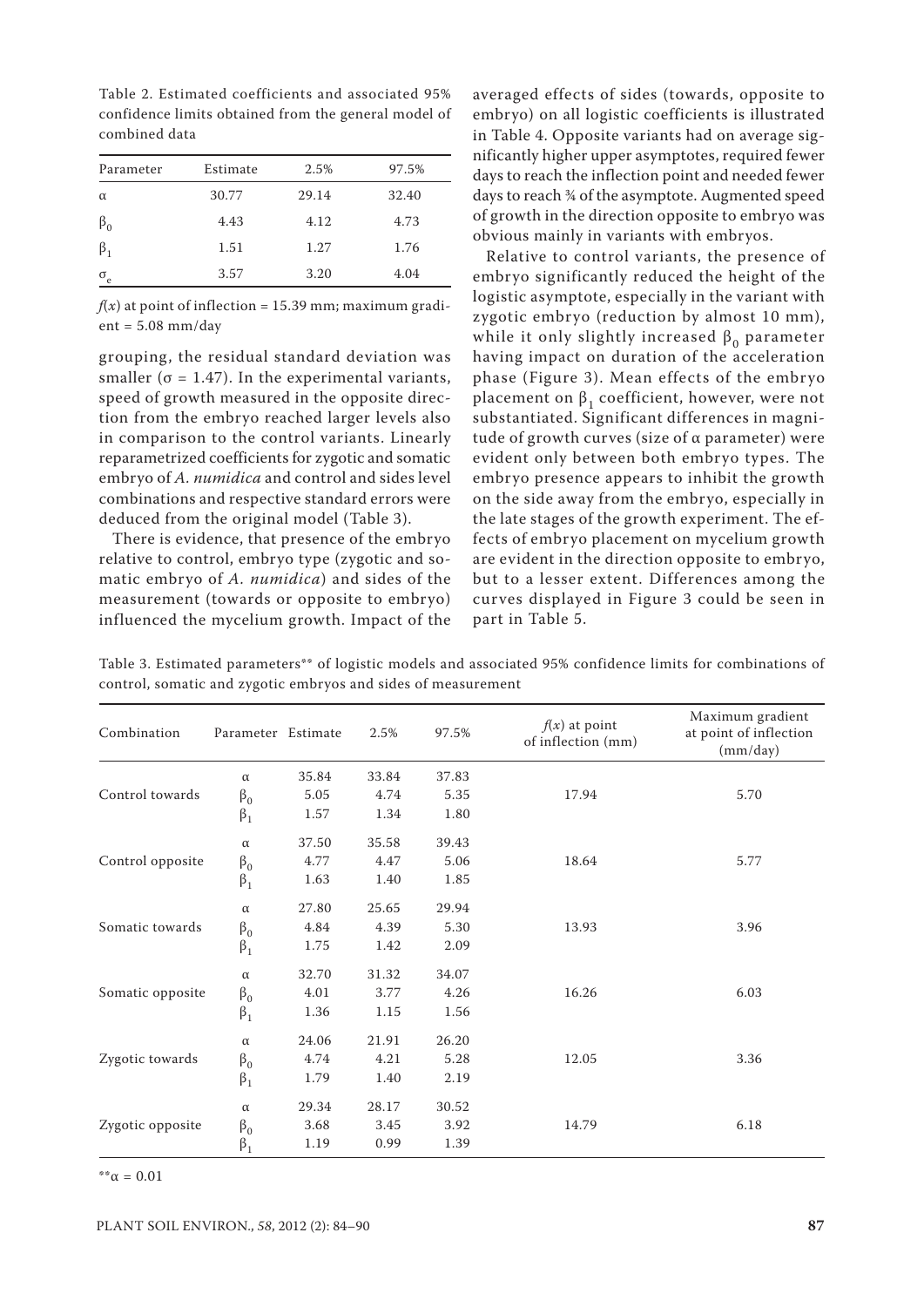| Factor                | Contrasts           | Estimated differences between the coefficients of logistic curves |                |                    |  |
|-----------------------|---------------------|-------------------------------------------------------------------|----------------|--------------------|--|
|                       |                     | А                                                                 | P <sub>0</sub> | $\beta_1$          |  |
| Sides                 | opposite – towards  | $3.95**$                                                          | $-0.72**$      | $-0.32**$          |  |
| Experimental variants | $control$ - zygotic | $9.97**$                                                          | $0.69**$       | $0.11^{ns}$        |  |
|                       | control – somatic   | $6.42**$                                                          | $0.48**$       | 0.04 <sup>ns</sup> |  |
|                       | somatic $-$ zygotic | $3.55***$                                                         | $0.22^{ns}$    | 0.06 <sup>ns</sup> |  |

Table 4. Tests of main effects for measurement of sides and experimental variants performed for parameters of logistic curves

 $*<sup>*</sup>α = 0.01; *α = 0.05$ , <sup>ns</sup>not significant

This observation could be explained by release of substances inhibiting mycelium growth by the embryo and successive spread by diffusion of the inhibitory substances (indole-3-acetic acid (IAA), abscisic acid (ABA) and others) through the cultivation medium. The key experiment (Hřib et al. 1999) confirmed that our fungus-tester is sensitive to auxin. Mycelium of *Ph. schweinitzii* responded from concentration  $10^{-6}$  mol/L IAA in agar medium with inhibition of mycelial growth and at concentration of  $10^{-3}$  mol/L IAA total growth inhibition was observed. In our previous work (Vooková et al. 2006) the defence reactions were found at a very early stage of *Abies numidica* somatic embryo development. Both embryogenic tissue and early somatic embryos inhibited mycelial growth of



Figure 3. Comparisons of estimated logistic curves for combinations of embryo type of *A. numidica* or control and sides levels (towards or opposite to embryo) in the embryo type or control model and general model. Points designate actual measurements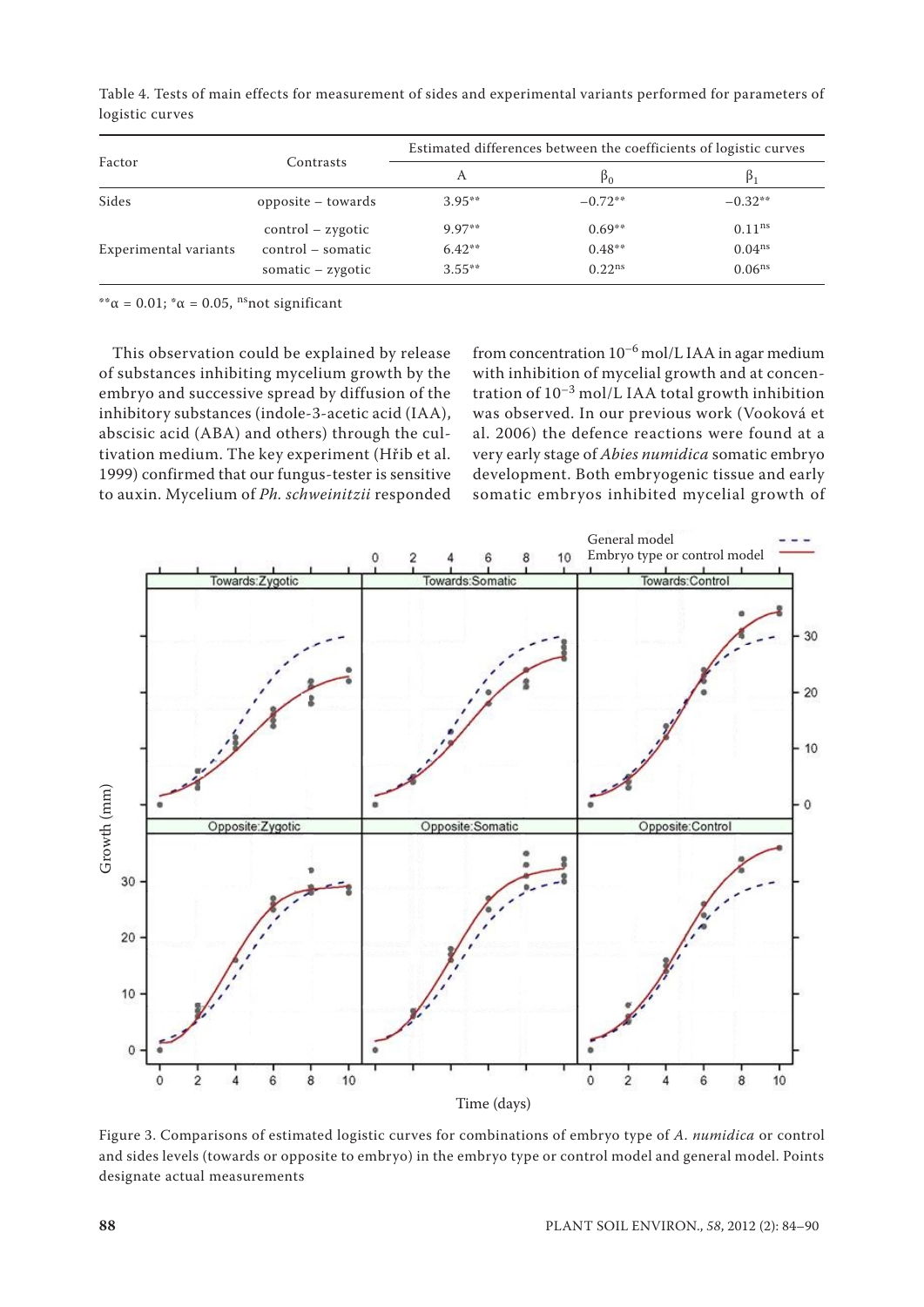|                                     | Estimated parametric difference |                    |                       |  |
|-------------------------------------|---------------------------------|--------------------|-----------------------|--|
| Simple effects                      | A                               | $\beta_0$          | $\beta_1$             |  |
| Control opposite – control towards  | $1.67^{ns}$                     | $-0.28ns$          | $0.05^{ns}$           |  |
| Somatic opposite – somatic towards  | $4.90**$                        | $-0.83**$          | $-0.40*$              |  |
| Zygotic opposite – zygotic towards  | $5.29**$                        | $-1.06**$          | $-0.60**$             |  |
| Control opposite – somatic opposite | $4.81***$                       | $0.75***$          | $0.27^{ns}$           |  |
| Control opposite – zygotic opposite | $8.16***$                       | $1.09**$           | $0.44***$             |  |
| Somatic opposite – zygotic opposite | $3.35***$                       | 0.33 <sup>ns</sup> | $0.17^{ns}$           |  |
| Control towards – somatic towards   | $8.04***$                       | $0.20^{ns}$        | $-0.18$ <sup>ns</sup> |  |
| Control towards – zygotic towards   | $11.78**$                       | 0.30 <sup>ns</sup> | $-0.22^{ns}$          |  |
| Somatic towards - zygotic towards   | $3.74*$                         | 0.10 <sup>ns</sup> | $-0.04^{\text{ns}}$   |  |

Table 5. Tests of simple effects for experimental variants and measurement of side factors holding the other factor fixed, for parameters of the logistic curve

\*\* $\alpha$  = 0.01; \* $\alpha$  = 0.05; <sup>ns</sup>not significant

*Ph. schweinitzii* and the strongest defence shown by precotyledonary embryos. Therefore, it is interesting that endogenous levels of IAA was relatively high in embryogenic tissue, then decreased in the period of embryo development and increased again in the late maturation stage. This pattern was described during development of *Pinus sylvestris* zygotic embryos (Sanberg et al. 1987) and during early stages of somatic embryogenesis of *Picea abies* (Vágner et al. 1998). IAA concentrations rose over the course of development. Final concentration of IAA in somatic embryos was lover but comparable to that found in zygotic embryos of hybrid larch (von Aderkas et al. 2001). Peroxidase is considered to be the main enzyme responsible for the catabolism of the phytohormone IAA in higher plants (Campa 1991). Our previous studies aimed at biochemistry of embryogenesis somatic end zygotic embryos in silver fir confirmed that mature zygotic embryos have lower specific activity of peroxidase than mature somatic embryos (Kormuťák and Vooková 2005).

Woodward and Pearce (1988) studied the effect of variations in naphthalene acetic acid (NAA) and BAP concentrations on inhibition of *Ph. schweinitzii* mycelial growth. In general, increasing the NAA concentration increased the inhibition of fungal growth in presence of Sitka spruce callus. Later Rittich et al. (1992) found that phenylacetic (PAA), IAA, and indole-3-propionic acids (IPA) were fungicidally active.

In future experiments, we will try to confirm our idea about presence of IAA mechanism in defence of plant embryos by study of its basic isoperoxidases activity.

#### **REFERENCES**

- Campa A. (1991): Biological role of plant peroxidases: known and potential function. In: Everse J., Everse K.E., Grisham M.B. (eds): Peroxidases in Chemistry and Biology. CRC Press, Boca Raton, Ann Arbor, Boston, 25–50.
- Daub M.E. (1986): Tissue culture and the selection of resistance to pathogens. Annual Review of Phytopathology, *24*: 159–186.
- Gösslová M., Svobodová H., Lipavská H., Albrechtová J., Vreugdenhil D. (2001): Comparing carbohydrate status during Norway spruce seed development and somatic embryo formation. In Vitro Cellular and Developmental Biology-Plant, *37*: 24–28.
- Grigová M., Kubeš M., Drážná N., Řezanka T., Lipavská H. (2007): Storage lipid dynamics in somatic embryos of Norway spruce (*Picea abies*): histochemical and quantitative analyses. Tree Physiology, *27*: 1533–1540.
- Hřib J., Rypáček V. (1981): A simple callus test to determine the aggressiveness of wood-destroying fungi. European Journal of Forest Pathology, *11*: 270–274.
- Hřib J., Vooková B., Janisch R. (1995a): In vitro study of defense reactions of pine embryo and megagametophyte. Archives of Phytopathology and Plant Protection, *29*: 343–348.
- Hřib J., Vooková, B., Fľak P. (1999): *In vitro* growth response of wood-rotting fungi to IAA. Archives of Phytopathology and Plant Protection, *32*: 503–520.
- Hřib J., Vooková B., Salajová T., Bolvanský M., Fľak P. (1995b): Testing of embryogenic and non-embryogenic calli of European black pine (*Pinus nigra* Arn.) for defense reactions to the fungus *Phaeolus schweinitzii*. Biologia, *50*: 403–410.
- Klimaszewska K., Morency F., Jones-Overton C., Cooke J. (2004): Accumulation pattern and identification of seed storage proteins in zygotic embryos of *Pinus strobus* and in somatic embryos from different maturation treatments. Physiologia Plantarum, *121*: 682–690.